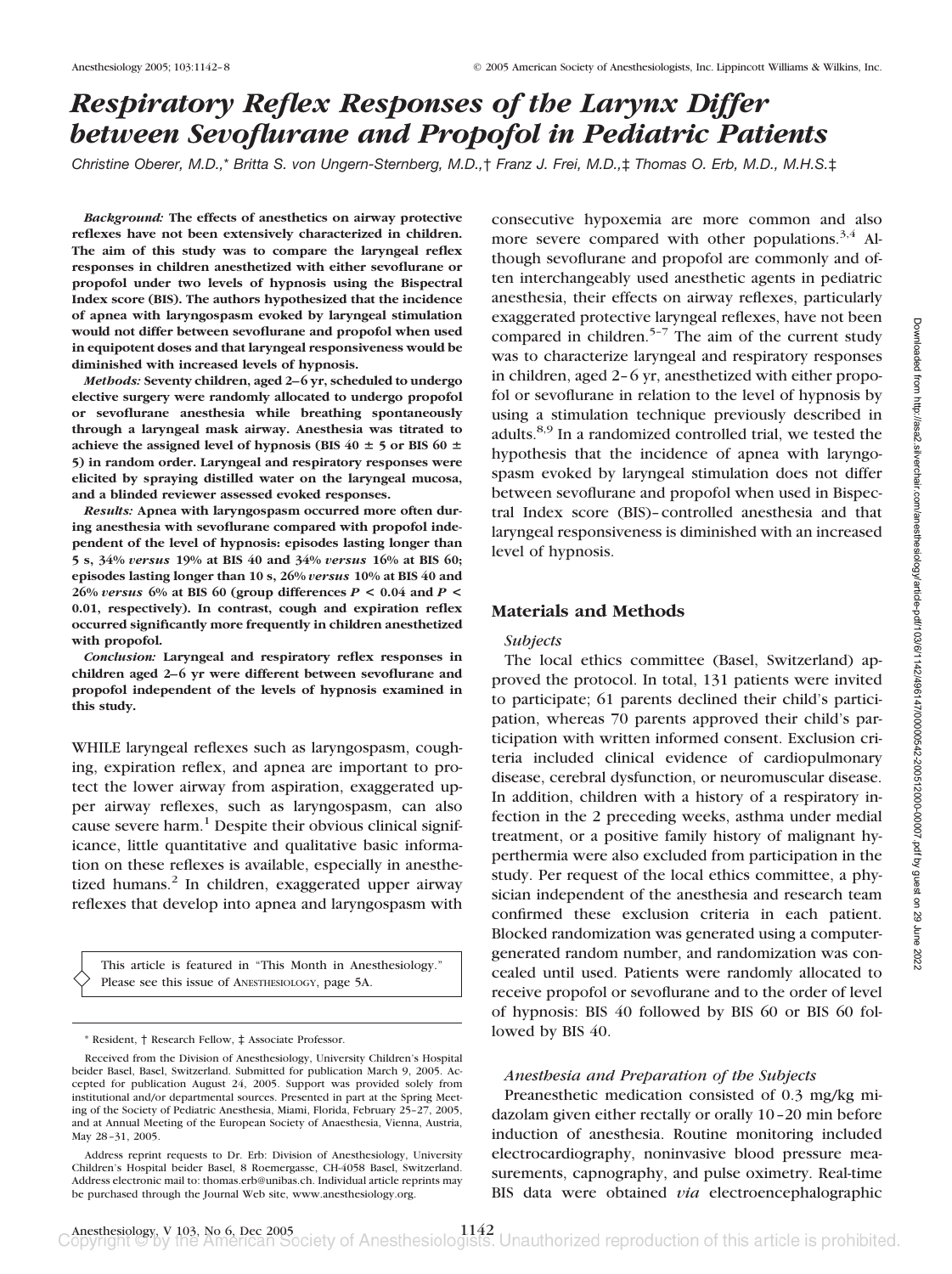

**Fig. 1. Arrangement of experimental apparatus. BIS** - **Bispectral Index score;**  $CO_2$  = carbon dioxide; LMA = laryngeal mask **airway.**

electrodes applied in a frontotemporal montage (BIS® Sensor; Aspect Medical Systems, Natick, MA). The electroencephalogram was recorded using an Aspect A-2000 XP® (Aspect Medical Systems), and averaged values were recorded every 5 s using a computerized data recording system.

In all patients, anesthesia was induced with 70% nitrous oxide in 30% oxygen *via* facemask. As soon as peripheral venous access was established, nitrous oxide was discontinued, and the fresh gas flow was set to 6 l/min oxygen applied through a semiclosed anesthetic circuit for the remainder of the study. All patients were breathing spontaneously during the entire study. Anesthesia was deepened in the propofol group with an initial bolus of 3 mg/kg, followed by additional boluses (1 mg/kg) if necessary, and in the sevoflurane group, anesthesia was started with an inspiratory fraction of 8%. As soon as a sufficient level of anesthesia was achieved (no reaction to a jaw trust maneuver), an *LMA-Classic*™ (The Laryngeal Mask Company, Mahe, Seychelles) was inserted. Thereafter, maintenance of anesthesia (propofol infusion or sevoflurane inhalation) was adjusted to achieve the first randomly assigned level of hypnosis (BIS  $40 \pm 5$  or BIS 60  $\pm 5$ ).

An elbow connector with a self-sealing diaphragm was attached to the distal end of the *LMA*™. *Via* the elbow connector, end-tidal carbon dioxide was continuously measured using a calibrated sidestream capnometer (Avance S/5; Datex Ohmeda, Helsinki, Finland). A dual– hot wire anemometer (Florian; Accutronic Medical, Hirzel, Switzerland) was placed next to the elbow connector to measure ventilatory airflow (fig. 1). The same equipment was also used to measure airway pressure next to the anemometer. A fiberoptic endoscope (BF3C30; Olympus Optical Company, Tokyo, Japan) connected to a video camera (Olympus OTV-S5C; Olympus Optical Company) was passed through the diaphragm of the elbow connector. The tip of the broncho-

scope was positioned to allow for visualization of the laryngeal aperture. All data including video images were stored simultaneously in digital format using Labview (version 6.1; National Instruments, Austin, TX) customized in our laboratory.

## *Laryngeal Stimulation*

An epidural catheter (20 gauge) was advanced through the suction channel of the endoscope, and the tip of the catheter was placed above the glottic level. To elicit airway reflexes, 0.2 ml distilled water was injected through the catheter onto the laryngeal mucosa around the vocal cords. The respiratory responses and the endoscopic images were continuously registered before, during, and after the stimulation.

#### *Experimental Procedures*

An experienced pediatric anesthesiologist (T. O. E. or F. J. F.) in collaboration with research staff performed all studies before the start of surgical interventions. In addition, a pediatric anesthesiologist independent of the study team was responsible for the monitoring of the patient.

In each patient, the larynx was stimulated under two different levels of hypnosis of which the order was randomly assigned: superficial level of hypnosis with BIS  $60 \pm 5$  or a deeper level of hypnosis with BIS  $40 \pm 5$ . Laryngeal stimulations were performed at least 5 min after ensuring that respiratory parameters were stable and BIS values were stable within the range of the assigned level.

Safety measures included a laryngospasm rescue protocol: in case laryngospasm exceeding 10 s occurred, jaw thrust and continuous positive airway pressure of 10 cm  $H_2O$  were applied.<sup>10,11</sup> If this measure did not relieve laryngospasm or pulse oximeter peripheral oxygen saturation  $(Spo<sub>2</sub>)$  decreased to 90% or lower, 1 mg/kg succinylcholine and 0.01 mg/kg atropine were administered intravenously.

### *Respiratory Parameter Analyses*

The respiratory responses elicited by the laryngeal stimulation were classified into the following categories (adapted from previous descriptions by Tagaito *et al.*):<sup>8</sup> (1) apnea with laryngospasm, defined as a complete closure of the glottis on the video images lasting longer than 5 s; (2) apnea with laryngospasm, defined as a complete closure of the glottis on the video images lasting longer than 10 s; (3) central apnea, defined as apnea without complete closure of the glottis lasting longer than 5 s; (4) central apnea, defined as apnea without complete closure of the glottis on the video images lasting longer than 10 s; (5) cough reflex, defined as a forceful expiration with previous inspiration; (6) expiration reflex, defined as a forceful expiration without a preceding inspiration; and (7) spasmodic panting,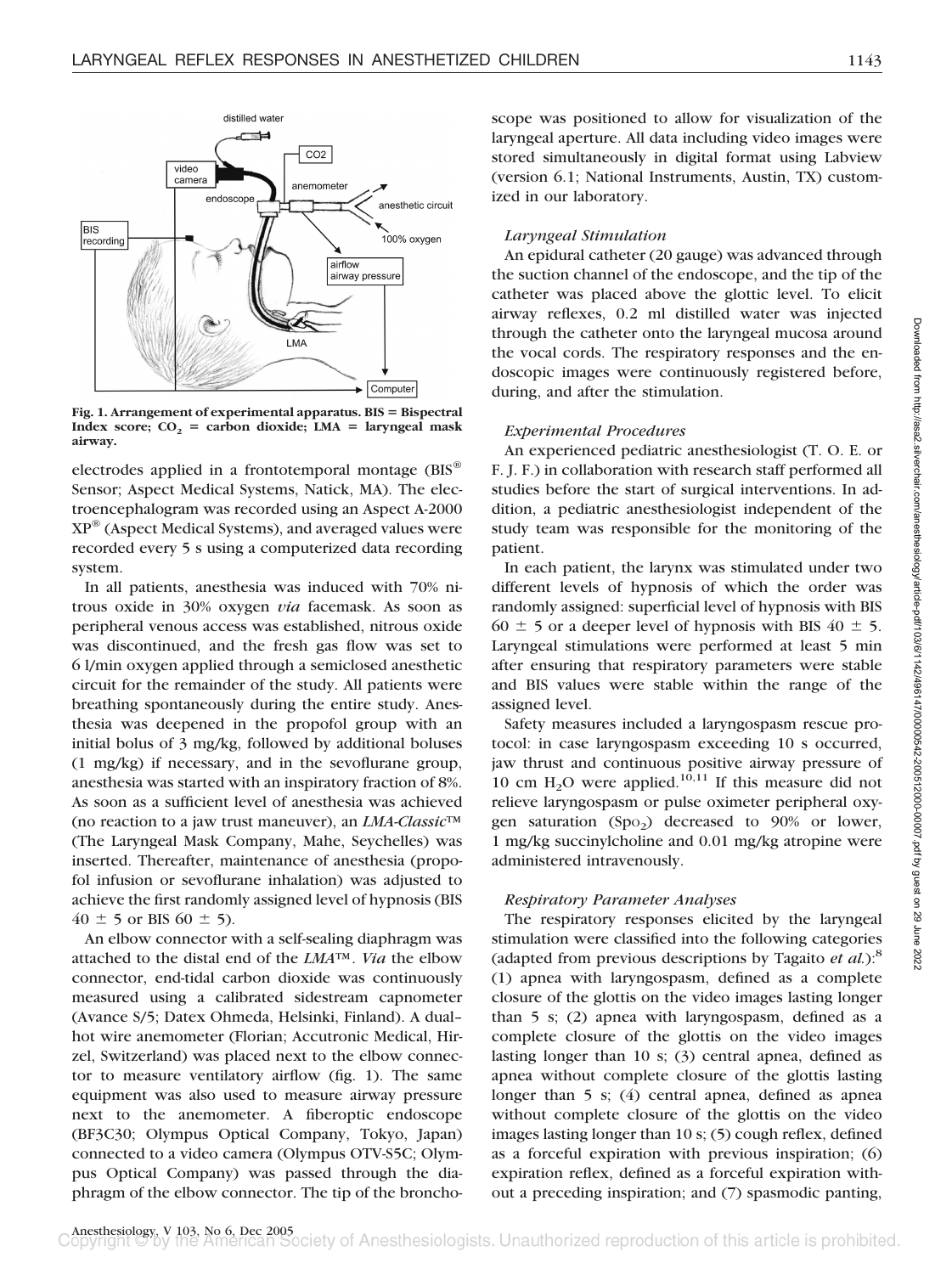defined as a rapid, shallow breathing (respiratory frequency  $> 60$  breaths/min) lasting longer than 10 s. Furthermore, episodes of apnea interrupted by one or several expiration reflexes were identified and their cumulative time without inspiration was determined, and the time interval between the stimulation of the laryngeal mucosa and reestablishment of a stable breathing pattern was measured to evaluate the duration of respiratory reflex responses.<sup>9</sup> All events that occurred within 3 min after laryngeal stimulation were evaluated. All analyses were performed off-line by a reviewer blinded to the patient's group and level of hypnosis.

#### *Statistical Analysis*

Sample size calculation was based on detecting equivalence between the treatments with apnea; laryngospasm was the outcome variable of primary interest. Because the  $\alpha$  error was set at 0.05 and the  $\beta$  error was set at 0.2, a sample size of 33 patients per group was needed, assuming that the expected difference in proportions was 0.0, the equivalence limit difference in proportions was 0.3, and the proportions in the treatment groups were 0.6 (expected for the airway reflex "apnea with laryngospasm" based on data by Tagaito *et al.*).8 Computation was performed using nQuery Advisor 4.0 (Statistical Solutions Ltd., Cork, Ireland). For nonadherence to the protocol (*e.g.*, *LMA*™ could not be placed to allow for the full glottic opening to be visualized, or stable depth of hypnosis before laryngeal stimulation), which was expected in 5% of the subjects, 2 additional patients per group were included.

Demographic and procedural data were analyzed for normal distribution by the Shapiro-Wilk test, and data are reported as mean  $\pm$  SD or median (interquartile range). Repeated measurements of continuous or categorical variables were analyzed with regression techniques using PROC MIXED or CATMOD® procedures in SAS software version 9.1 (SAS Institute, Cary, NC). The regression model used the patient's group assignment, the repeated-measures factors (level of hypnosis), and the interactions between the two as independent variables. Because of the low incidence of the spasmodic panting outcome, this variable was analyzed using the Fisher exact test. All analyses were performed based on an intention-to-treat approach. A *P* value less than 0.05 was considered statistically significant.

## **Results**

Seventy healthy children, aged 2–6 yr, scheduled to undergo elective surgery or dental procedures during general anesthesia, were studied. Demographic data are shown in table 1; the baseline characteristics were similar, with a predominance of male subjects in both groups.

| Table 1. Demographic Data and Administered Drugs |  |  |  |  |  |  |  |
|--------------------------------------------------|--|--|--|--|--|--|--|
|--------------------------------------------------|--|--|--|--|--|--|--|

|                                                | Propofol Group    | Sevoflurane Group |  |
|------------------------------------------------|-------------------|-------------------|--|
| Demographic data                               |                   |                   |  |
| Age, yr                                        | 4.6(3.6, 5.4)     | $4.7$ (3.2, 6.0)  |  |
| Male/female, n                                 | 27/8              | 27/8              |  |
| Height, cm                                     | 109 (102, 114)    | 109 (98, 120)     |  |
| Weight, kg                                     | 18.9 (16.0, 21.0) | 18.5 (15.0, 22.0) |  |
| Administered drugs                             |                   |                   |  |
| Propofol infusion,                             |                   |                   |  |
| $\mu$ g · kg <sup>-1</sup> · min <sup>-1</sup> |                   |                   |  |
| <b>BIS 40</b>                                  | 223 (206, 258)    | O                 |  |
| <b>BIS 60</b>                                  | 134 (121, 145)    | Ω                 |  |
| ET sevoflurane, %                              |                   |                   |  |
| <b>BIS 40</b>                                  | O                 | 2.4(1.9, 2.7)     |  |
| <b>BIS 60</b>                                  |                   | 1.3(1.1, 1.5)     |  |
|                                                |                   |                   |  |

Data are presented as median (25th, 75th percentiles).

 $BIS = Bispectral Index score; ET = end-tidal.$ 

In the sevoflurane group, laryngeal stimulations could be performed according to the protocol in 34 of 35 patients. In one case, the study had to be stopped after the first stimulation because of prolonged laryngospasm, which resolved immediately after the administration of succinylcholine. In the propofol group, stable clinical conditions could not be achieved before the first stimulation in three patients (persistent cough in one patient, recurrent short self-limiting laryngospasms in one patient, no stable hypnotic level in one patient); therefore, no laryngeal stimulations were performed in these patients. In one additional patient, digital data were not available for analysis because of failures of the data storage system leaving 31 subjects for detailed video analysis in the propofol group.

The administered drugs (table 1) resulted in similar BIS values in both groups (BIS 40:  $39 \pm 3$  in both groups; BIS 60: 58  $\pm$  4 in both groups and an electromyogram activity of  $32 \pm 1$  dB on all occasions). Characteristics of the respiratory and hemodynamic status are shown in table 2. All measured variables were different within groups between the two levels of hypnosis applied, whereas respiratory rate, minute ventilation, and heart rate were all significantly greater in the sevoflurane group compared with the propofol group. The measured end-tidal carbon dioxide was not statistically different between the groups.

## *Effects of Sevoflurane and Propofol on Respiratory Reflexes*

Figure 2 summarizes the types and incidences of analyzed reflex responses observed in the two groups (propofol *vs.* sevoflurane) under the two levels of hypnosis (BIS 40 *vs.* BIS 60).

Complete closure of the glottic aperture occurred significantly more often in the sevoflurane group independent of the level of hypnosis. This difference between the propofol and sevoflurane groups was more prominent in the category specifying episodes of laryngo-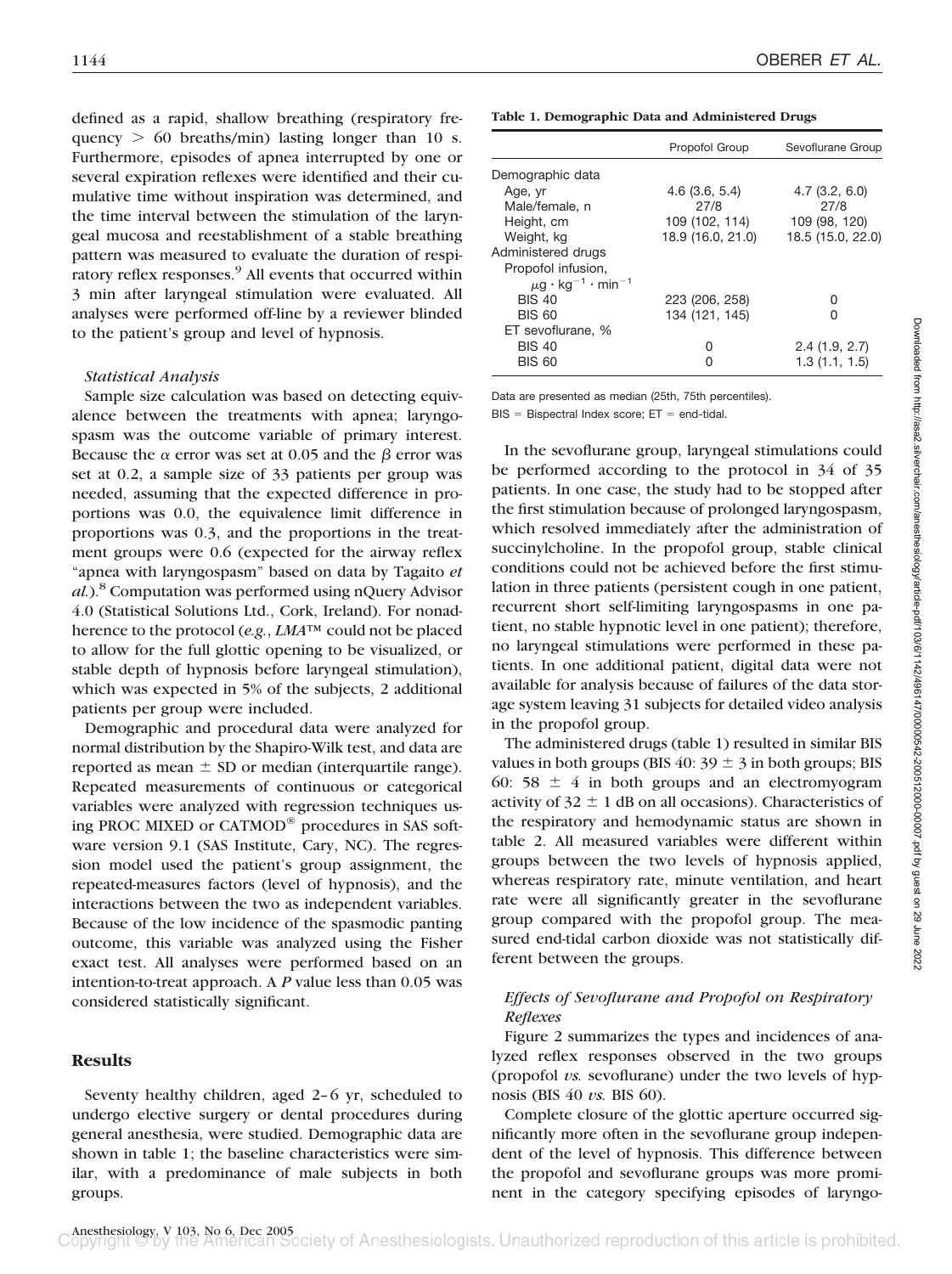| Group      | <b>BIS 40</b>  | <b>BIS 60</b>  | P Value, Group<br>(PRO vs. SEV) | P Value, Level<br>of Hypnosis (BIS 40<br>vs. BIS 60) | P Value, Interaction<br>(Group $\times$ Level) |
|------------|----------------|----------------|---------------------------------|------------------------------------------------------|------------------------------------------------|
| <b>SEV</b> | $32.4 \pm 6.6$ | $26.5 \pm 6.7$ | 0.0038                          | 0.001                                                | 0.0003                                         |
| <b>PRO</b> | $25.5 \pm 7.2$ | $23.5 \pm 7.2$ |                                 |                                                      |                                                |
| <b>SEV</b> | $138 \pm 32$   | $157 \pm 28$   | 0.01                            | < 0.0001                                             | 0.53                                           |
| <b>PRO</b> | $123 \pm 25$   | $138 \pm 29$   |                                 |                                                      |                                                |
| <b>SEV</b> | $50 \pm 5$     | $44 \pm 5$     | 0.23                            | < 0.0001                                             | 0.34                                           |
| <b>PRO</b> | $51 \pm 6$     | $46 \pm 5$     |                                 |                                                      |                                                |
| <b>SEV</b> | 100            | 100            |                                 |                                                      |                                                |
| <b>PRO</b> | 100            | 100            |                                 |                                                      |                                                |
| <b>SEV</b> | $107 \pm 13$   | $100 \pm 13$   | 0.016                           | < 0.0001                                             | 0.01                                           |
| <b>PRO</b> | $97 \pm 14$    | $94 \pm 14$    |                                 |                                                      |                                                |
| <b>SEV</b> | $53 \pm 6$     | $54 \pm 8$     | 0.51                            | < 0.0001                                             | 0.01                                           |
| <b>PRO</b> | $52 \pm 8$     | $57 \pm 9$     |                                 |                                                      |                                                |
|            |                |                |                                 |                                                      |                                                |

#### **Table 2. Respiratory and Hemodynamic Variables**

BIS = Bispectral Index score; ETco<sub>2</sub> = end-tidal carbon dioxide; HR = heart rate; MAP = mean arterial pressure; PRO = propofol (n = 32); RR = respiratory rate; SEV = sevoflurane (n = 35); Spo<sub>2</sub> = pulse oximeter peripheral oxygen saturation; V<sub>E</sub> = minute ventilation.

spasms lasting longer than 10 s. Video analysis revealed that closure of the glottic aperture was predominantly visible at the level of the false cords rather than restricted to the vocal cords in both groups. The incidences of shorter and longer lasting central apnea differed neither between the two groups nor between the levels of hypnosis, whereas various simultaneous laryngeal responses were observed having a continuum spectrum from widely open glottic aperture to a small opening at the level of the pars intercartilaginea of the vocal cord. Furthermore, grades of laryngeal narrowing often showed a dynamic change over an apneic episode.

In contrast, cough and expiration reflexes occurred significantly more frequently in the propofol group, with a significant predominance of the latter under a superficial level of hypnosis. In all these analyses, the interaction coefficient between the patient's group assignment and level of hypnosis did not differ from zero, indicating that the group effect did not depend upon the level of hypnosis. Spasmodic panting was not observed in the sevoflurane group and occurred only very rarely in the propofol group (5%). This difference could have been due to chance.

Cumulative time of episodes of apnea interrupted by one or several expiration reflexes lasted longer in the sevoflurane group than in the propofol group (13.7  $\pm$ 18.2 s *vs.*  $6.7 \pm 7.8$  s, respectively;  $P = 0.017$ ), whereas there were no differences between the hypnotic levels in both groups ( $P = 0.70$ ). The duration of respiratory responses until reestablishment of normal breathing af-



**Fig. 2. Incidences of various types of laryngeal and respiratory responses to laryngeal stimulation in the propofol (PRO) and sevoflurane (SEV) groups. Statistical analyses examined effects of the anesthetic drug, the level of hypnosis,** and their interaction (Group \* Level). For **the reflex "spasmodic panting," the interaction could not be calculated. BIS** - **Bispectral Index score.**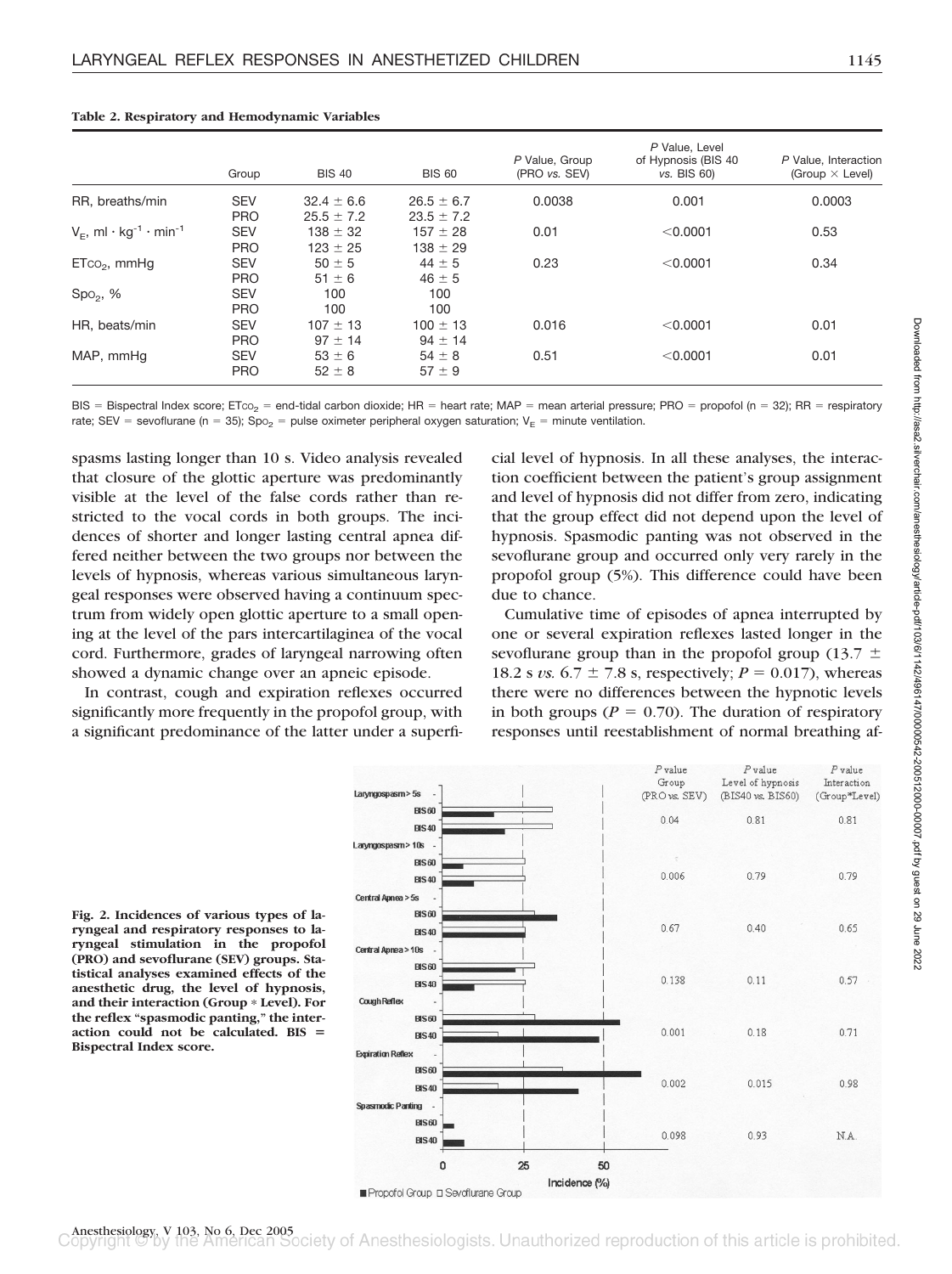ter laryngeal stimulation differed depending on the level of hypnosis in both groups and was shorter after stimulation at BIS 40 compared with BIS 60 (propofol group:  $31 \pm 29.3$  s *vs.* 57.1  $\pm$  57.8 s; sevoflurane group: 22.4  $\pm$ 35.9 s *vs.* 37.5  $\pm$  55.7, respectively; *P* = 0.002), whereas there were no differences between the groups  $(P =$ 0.19).

Applying jaw trust and continuous positive airway pressure of 10 cm  $H_2O$  in patients with laryngospasms lasting longer than 10 s effectively relieved the laryngospasm on 18 of 19 occasions, except for 1 patient in the sevoflurane group in whom laryngospasm had to be treated with the administration of succinylcholine. Desaturation (Spo<sub>2</sub>  $\leq$  90%) occurred in 3 patients in the sevoflurane group and in 4 patients in the propofol group. On all occasions, the desaturations were short lasting, without bradycardia, and were associated with coughing except for the patient with prolonged apnea with laryngospasm. Gross limb movement after stimulation occurred in 11 patients in the sevoflurane group and in 22 patients in the propofol group.

# **Discussion**

This study showed that stimulation of the larynx in children aged 2–6 yr undergoing propofol or sevoflurane anesthesia caused various types of reflex responses, including apnea with laryngospasm, central apnea, expiration reflex, cough reflex, and spasmodic panting. In contrast to our hypothesis, there were significant differences in the incidence of laryngeal and respiratory reflex responses after stimulation of the larynx. The parameter of primary interest, apnea with laryngospasm, was more frequent with the use of sevoflurane, whereas the incidences of cough and expiration reflex were greater with the use of propofol. Furthermore, the incidences of apnea with laryngospasm, central apnea, and cough reflex were independent of the level of hypnosis (BIS 40 *vs.* 60).

# *Comparison of Laryngeal and Respiratory Reflex Responses*

To characterize respiratory reflex responsiveness in anesthetized patients, a model using laryngeal stimulation was developed by Tagaito *et al.*<sup>8</sup> and Tanaka *et al.*<sup>9</sup> in adults, and the elucidated responses were classified in consistent categories. However, when this model is applied to children, the assessment of reflex responses should be based on definitions that are of potential relevance for the population under investigation. Because the normal range of respiratory rates differs between children and adults (probably because of differences in body size and metabolism), physiologic implications of the time of cessation of breathing might differ, and apnea of short duration  $($  > 5 s), as shown in

children with obstructive sleep apnea, may be relevant.<sup>12,13</sup> Accordingly, analysis of the data in the current study also included apnea with laryngospasm and central apnea lasting longer than 5 s as well as episodes lasting longer than 10 s, the definition commonly applied in adult studies.

The major finding of this study was that the outcome of primary outcome apnea with laryngospasm occurred more frequently in patients anesthetized with sevoflurane and that this difference was more marked between the study groups when the longer lasting events  $($  > 10 s) rather than short lasting events  $($  > 5 s) were considered. Therefore, although laryngospasms of various durations occurred in patients anesthetized with either drug, the proportion of longer lasting events, which is of special interest from a clinical point of view, was greater in children anesthetized with sevoflurane.

In both groups, apnea without complete closure of the larynx as judged from analyses of the video images was observed similarly after laryngeal stimulation. Although the presence or absence of central respiratory drive *per se* is of minor clinical importance as long as the passage of the larynx is open, the impact of concomitant laryngeal narrowing can be critical for the maintenance of oxygenation.

Because this is the first study in children using a laryngeal stimulation technique, for comparative purposes, only studies performed in adult patients anesthetized with sevoflurane<sup>9,14</sup> or propofol<sup>8</sup> are available that assessed laryngeal and respiratory reflex responses using a similar model. Incidences as well as the pattern of respiratory reflex responses observed in our study differ from those reported in these studies. The incidences of apnea with laryngospasm, expiration reflex, and spasmodic panting were considerably lower in both groups of our study; however, the incidence of cough was greater in our patients anesthetized with propofol. Several factors, such as differences in the end-tidal carbon dioxide concentration,  $15$  the use of atropine  $16$  and/or midazolam as a preanesthetic medication, and the magnitude of laryngeal stimulation, might account for these marked differences.

# *Effects of Level of Hypnosis*

Defensive airway reflexes seem to be more active during light anesthesia, leading to the common practice of deepening the anesthesia in their presence. $10,17$  Therefore, it is reasonable to expect a reduced laryngeal responsiveness with increasing amounts of anesthetic agents. However, except for expiration reflex, the incidences of the examined laryngeal and respiratory reflex responses were not different for the two levels of hypnosis (BIS 40 *vs.* BIS 60; fig. 2). This finding might be explained by the fact that the difference between the two levels of hypnosis was too small to elicit different laryngeal and respiratory reflex responses. One of the purposes of this study was to examine conditions that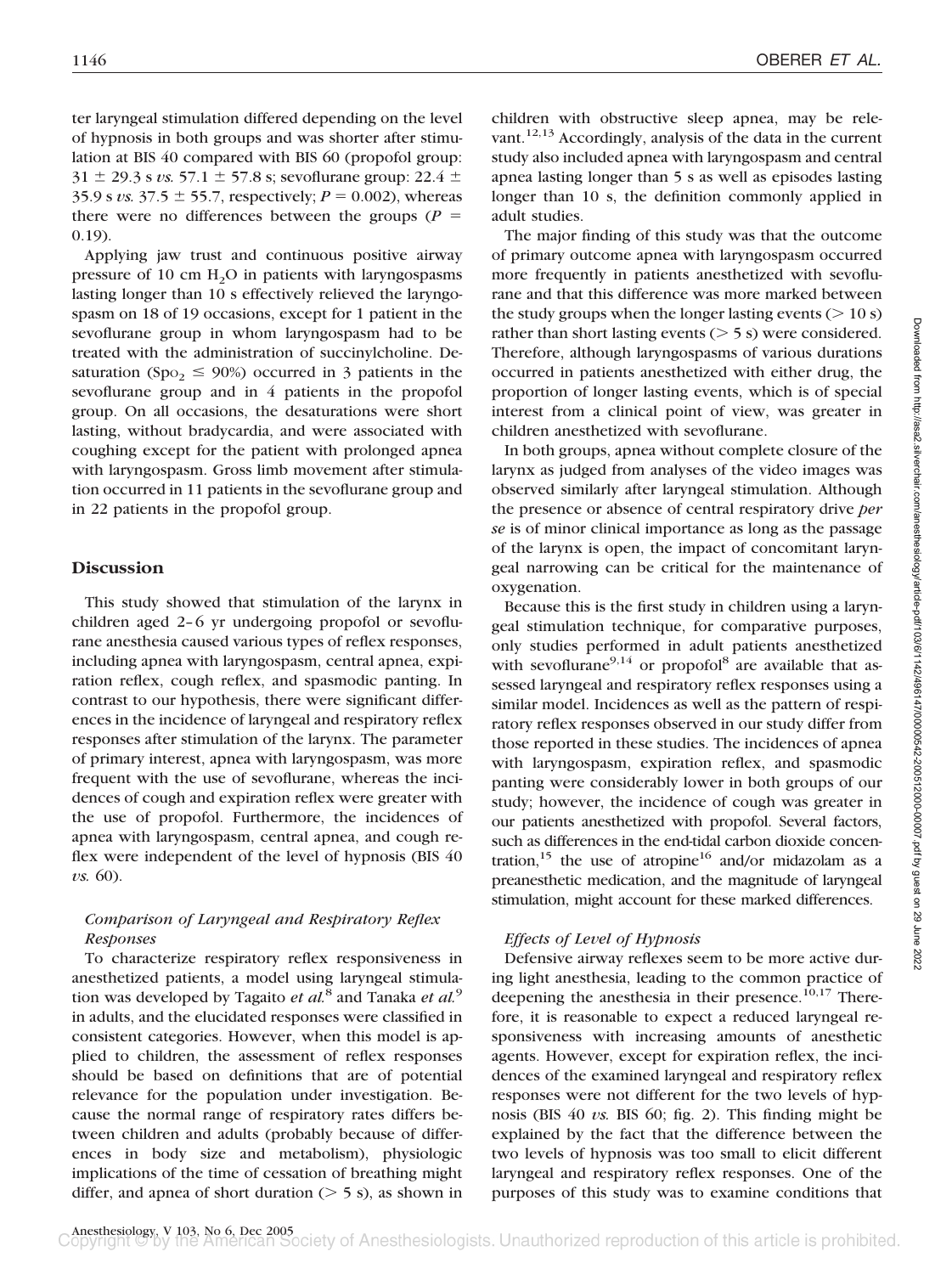occur during the induction and emergence of anesthesia. In a previous study in pediatric patients anesthetized with sevoflurane, the outcome "closure of the vocal cords" after spraying the larynx with lidocaine during laryngoscopy did not correlate with BIS.<sup>18</sup> Furthermore, the incidences of various laryngeal and respiratory reflex responses were similar in a study comparing 1.2 *versus* 1.8 minimum alveolar concentration of sevoflurane. $14$ However, the duration of respiratory responses until reestablishment of a normal breathing pattern was significantly shorter in patients anesthetized at a deeper level of hypnosis (*i.e.*, BIS 40 *vs.* BIS 60); this might have accounted for the general clinical impression that increasing the depth of anesthesia obtunds laryngeal and respiratory reflex responses.

### *Limitations of the Study*

The current study was designed to compare propofol and sevoflurane at doses adjusted to achieve a BIS value (within a stable range) rather than comparing fixed dosing regimens used in clinical practice. This might be considered to be a limitation of the study. However, BIS as a pharmacodynamic endpoint provided a basis for rational clinical comparisons between an inhalational and an intravenous agent.<sup>19</sup> Although still less comprehensively evaluated in children, the electroencephalographic effects of general anesthetics in children older than 1 yr seem comparable to those observed in adults.<sup>20</sup> BIS is a good predictor of the hypnotic state for both drugs examined in this study.<sup>21,22</sup> Furthermore, the electromyographic activity measured by the BIS monitor was low and similar in both groups and at both levels of hypnosis, suggesting that electromyographic activity did not produce a systematic bias with the BIS reading in our spontaneously breathing patients.<sup>23</sup>

A limitation of this model was the use of an *LMA*™ when the laryngeal stimulations were performed. It has been speculated that the insertion of an *LMA*™ might result in immeasurable minor injuries, including edema of the receptors at the peripheral site of the afferent reflex arc.<sup>9</sup> In addition, increased intracuff pressure by the use of nitrous oxide and also the use of intermittent positive-pressure ventilation possibly interfered with the laryngeal soft tissue. $24,25$  The results of the experiment by Tanaka *et al.*<sup>9</sup> show a depression of the defensive reflexes over time with the *LMA*™ *in situ*. However, the measurements in our experiment were performed immediately after induction of anesthesia, no nitrous oxide was used with the *LMA*™ *in situ*, and the patients were breathing spontaneously all the time. Moreover, the comparison between the two drugs should not be influenced by these factors because laryngeal stimulations were performed under the same conditions.

Midazolam was administered to all of the children in the current study and might have modified the results, because midazolam alone or through its interaction with the study drugs might alter respiratory reflex responses to an unknown extent. However, the use of midazolam as a preanesthetic medication is common and represents the current standard of practice in children.

## *Implications*

In pediatric anesthesia, exaggerated laryngeal or respiratory reflexes leading to laryngospasm or breath holding represent significant complications.<sup>3</sup> Reduction of the incidence of these reflexes will potentially enhance the safety of anesthesia in this population, and knowledge regarding the impact of different drugs and dosages is therefore of paramount importance.<sup>2</sup> Because sevoflurane and propofol are widely used for pediatric anesthesia, these agents are of primary interest. However, experimental work performed in animals showed a pattern of laryngeal defensive reflexes that may be developmentally dependent, with a more vigorous response in young animals compared with neonatal or adult animals, suggesting that results in children might be age dependent. $^{26}$ 

Sevoflurane and propofol obtund pharyngeal and laryngeal reflexes,  $27,28$  which partially accounts for their widespread use for induction of anesthesia in pediatric patients. It is common practice at many pediatric centers to use sevoflurane for inhalation induction mainly to facilitate the insertion of intravenous access. In this situation, defensive laryngeal reflexes, especially laryngospasm, are highly undesirable, and an increased understanding of laryngeal defensive reflexes during light states of anesthesia is of particular importance in children.

We found that laryngeal defensive reflexes differ in children anesthetized with either sevoflurane or propofol. Laryngospasm occurred more frequently during sevoflurane anesthesia, whereas cough and expiration reflexes occurred more often during propofol anesthesia. This suggested that the anesthetic agent might have major effects on the pattern of potentially harmful defensive airway reflexes.

The authors thank all the children and their families who participated in this study; Damian M. Craig, M.H.S. (Department of Cardiovascular Surgery, Duke University, Durham, North Carolina), for his advice with statistical analyses; and Joan Etlinger, B.A. (Department of Anesthesiology, University of Basel, Basel, Switzerland), for her help with manuscript preparation.

## **References**

1. Fink BR: The etiology and treatment of laryngeal spasm. ANESTHESIOLOGY 1956; 17:569–77

2. Warner DO: Laryngeal reflexes. ANESTHESIOLOGY 1998; 88:1433–4

3. Olsson GL, Hallen B: Laryngospasm during anaesthesia: A computer-aided incidence study in 136,929 patients. Acta Anaesthesiol Scand 1984; 28:567–75 4. Morray JP, Geiduschek JM, Caplan RA, Posner KL, Gild WM, Cheney FW:

A comparison of pediatric and adult anesthesia closed malpractice claims. ANES-THESIOLOGY 1993; 78:461–7

5. Lopez Gil ML, Brimacombe J, Clar B: Sevoflurane versus propofol for induction and maintenance of anaesthesia with the laryngeal mask airway in children. Paediatr Anaesth 1999; 9:485–90

6. Viitanen H, Tarkkila P, Mennander S, Viitanen M, Annila P: Sevofluranemaintained anesthesia induced with propofol or sevoflurane in small children: Induction and recovery characteristics. Can J Anaesth 1999; 46:21–8

7. Simon L, Boucebci KJ, Orliaguet G, Aubineau JV, Devys JM, Dubousset AM: